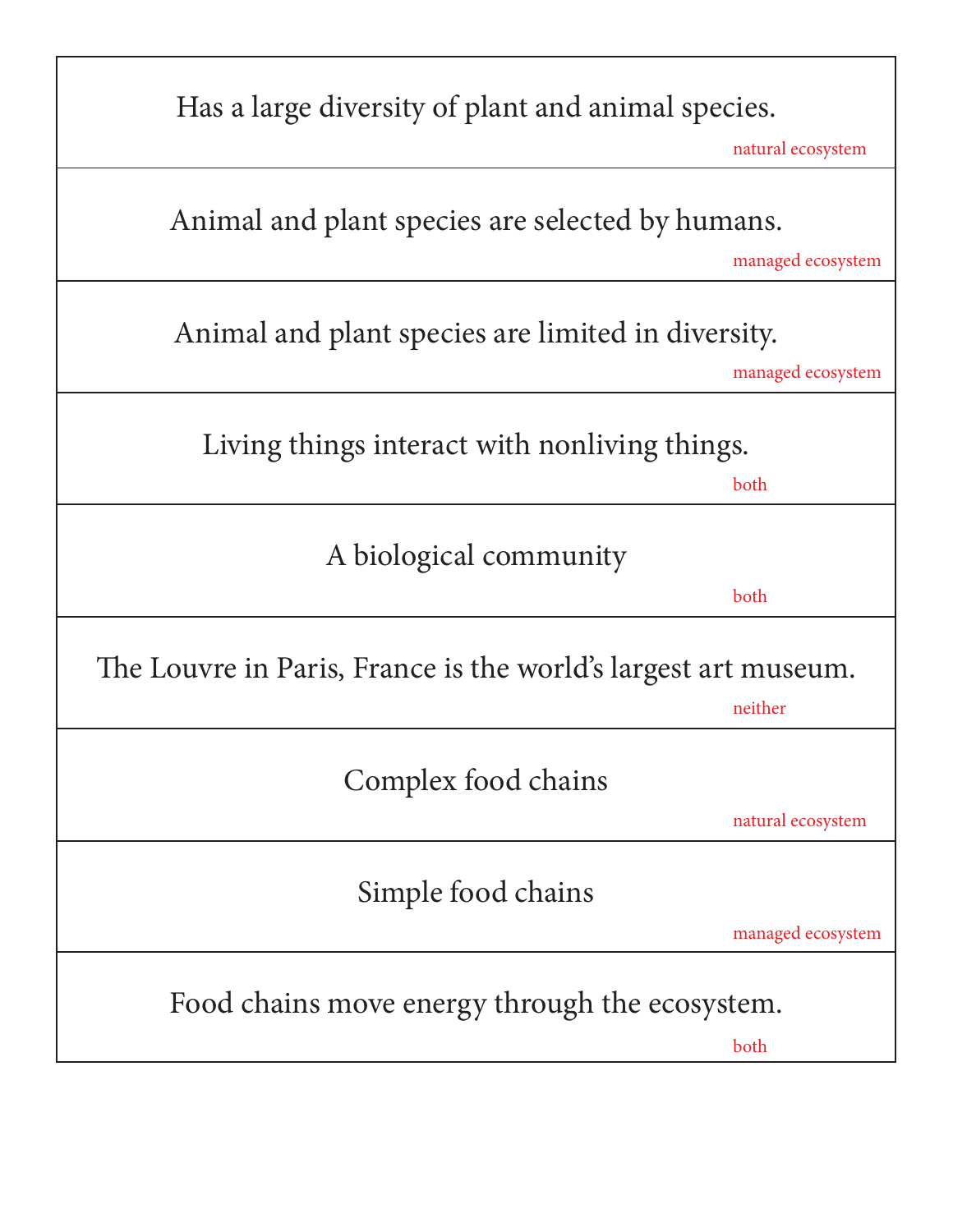| At 456 (139.9 m) feet tall, the Kingda Ka is the tallest roller<br>coaster in the world. It is located at Six Flags Great Adventure in<br>Jackson, New Jersey.<br>neither<br>The Mall of America in Bloomington, Minnesota is the largest<br>shopping mall in the United States.<br>neither<br>Has animals and plants.<br>both |  |
|--------------------------------------------------------------------------------------------------------------------------------------------------------------------------------------------------------------------------------------------------------------------------------------------------------------------------------|--|
|                                                                                                                                                                                                                                                                                                                                |  |
|                                                                                                                                                                                                                                                                                                                                |  |
|                                                                                                                                                                                                                                                                                                                                |  |
| Produces crops and/or animal products.<br>managed ecosystem                                                                                                                                                                                                                                                                    |  |
| Requires the assistance of humans.<br>managed ecosystem                                                                                                                                                                                                                                                                        |  |
| Humans control many of the interactions including soil condition,<br>soil erosion, water quality, and animal habitats.<br>managed ecosystem                                                                                                                                                                                    |  |
| At the Louisville Slugger Museum & Factory in Louisville,<br>Kentucky, visitors can take a guided tour through the factory<br>where the baseball bats are made.<br>neither                                                                                                                                                     |  |
| Royal Caribbean's Symphony of the Seas is the world's largest<br>cruise ship.<br>neither                                                                                                                                                                                                                                       |  |
| Sunlight is the energy source.<br>both                                                                                                                                                                                                                                                                                         |  |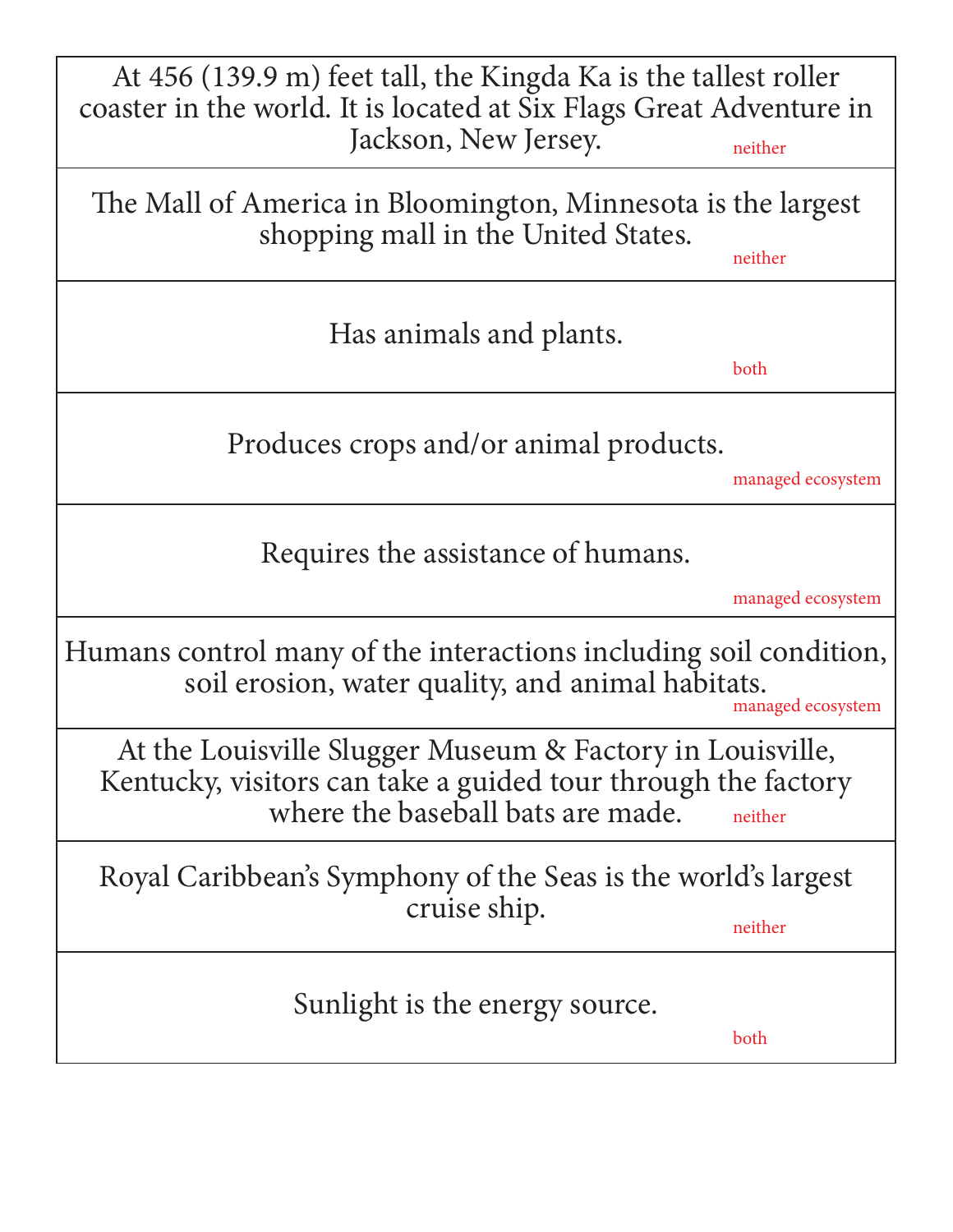The Mojave Desert is the driest desert in North America and the only place in the world where Joshua trees grow.

natural ecosystem

The Taj Mahal in Agra, India is a white marble mausoleum built in 1632 to house the tomb of Shah Jahan's wife, Mumtaz Mahal.

neither

| Heimer                                                                                                                                                                      |  |
|-----------------------------------------------------------------------------------------------------------------------------------------------------------------------------|--|
| Is affected by weather.<br>both                                                                                                                                             |  |
| Is affected by natural disasters<br>both                                                                                                                                    |  |
| Requires the assistance of humans.                                                                                                                                          |  |
| managed ecosystem<br>With 16,000 species of trees, the Amazon rainforest is the largest<br>and most biodiverse rainforest in the world.<br>natural ecosystem                |  |
| The Golden Gate Bridge is a suspension bridge in San Francisco,<br>California that spans the one-mile-strait connecting<br>San Francisco Bay and the Pacific Ocean. neither |  |
| The Southern Mangrove Swamp in Southern Florida is the only<br>place in the world where crocodiles and alligators live in the same<br>area.<br>natural ecosystem            |  |
| Organisms eat other organisms to obtain energy.<br>both                                                                                                                     |  |